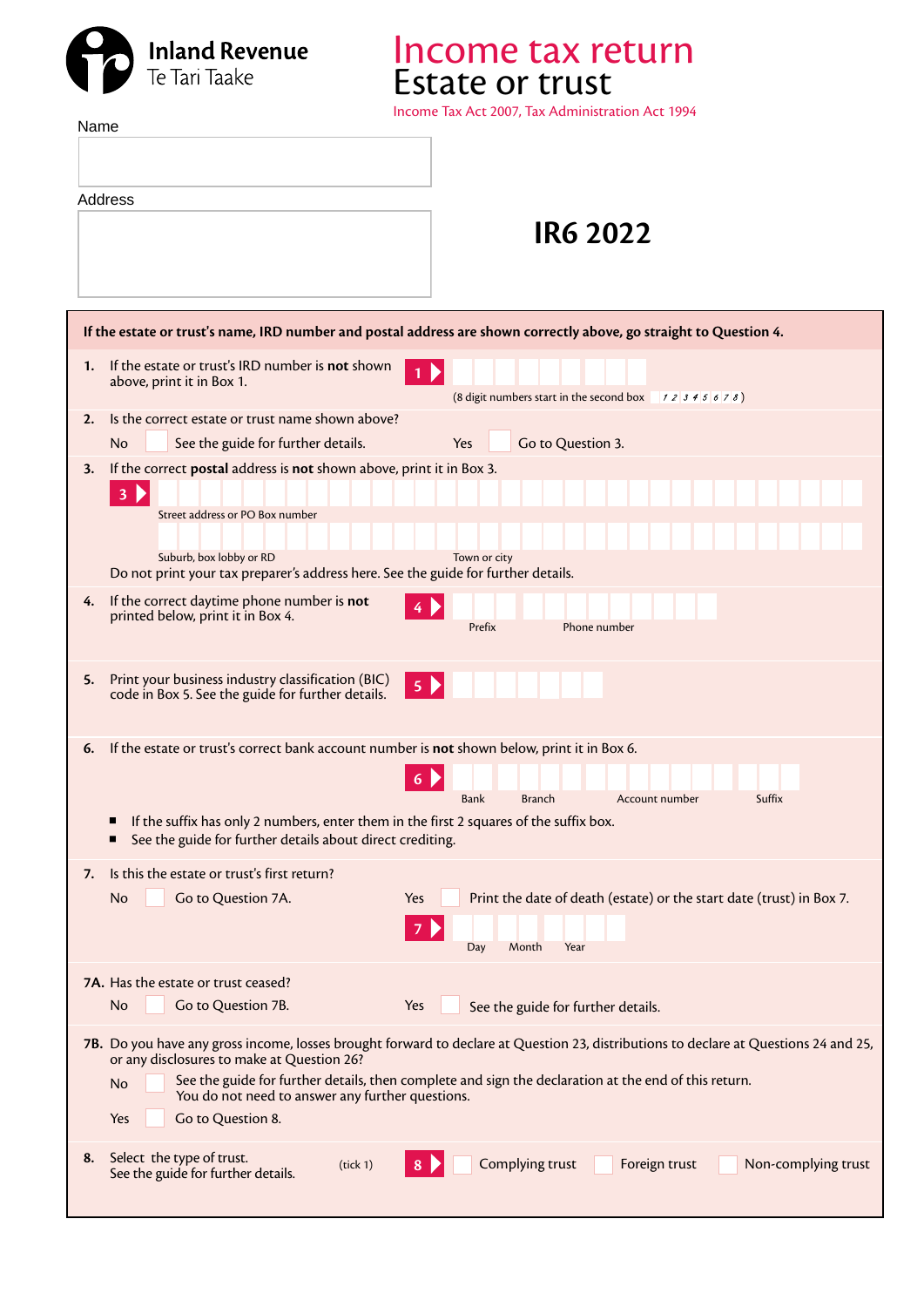|     | Income                                                                                                                                                                                                                                                                                                                                                                                                     |                                                                                                                                                                                                                                                                                                                           |
|-----|------------------------------------------------------------------------------------------------------------------------------------------------------------------------------------------------------------------------------------------------------------------------------------------------------------------------------------------------------------------------------------------------------------|---------------------------------------------------------------------------------------------------------------------------------------------------------------------------------------------------------------------------------------------------------------------------------------------------------------------------|
| 9.  | Did the estate or trust have any New Zealand interest paid or credited to it?<br><b>No</b><br>Go to Question 10.<br><b>Total RWT</b><br>Ş<br>9Α                                                                                                                                                                                                                                                            | Yes<br>See the guide for further details. Print the details below.<br>Total gross interest - if a loss, put a minus sign in the last box<br>9B                                                                                                                                                                            |
| 10. | Did the estate or trust have any New Zealand dividends paid or credited to it?<br>Go to Question 11.<br>No.<br>Total dividend imputation credits<br>\$<br>10<br><b>Total dividend RWT credits</b><br>Ş<br>10AP                                                                                                                                                                                             | Yes<br>See the guide for further details. Print the details below.<br>Total gross dividends<br>Ş<br>10B P                                                                                                                                                                                                                 |
| 11. | Did the estate or trust receive any taxable distributions from a Māori authority?<br>Go to Question 12.<br>No.<br>Total Māori authority credits<br>Ş<br>11A                                                                                                                                                                                                                                                | Yes<br>See the guide for further details. Print the details below.<br>Total Māori authority distributions<br>\$<br>11B                                                                                                                                                                                                    |
| 12. | Did the estate or trust receive income from a partnership, estate or trust?<br>Go to Question 13.<br>No.<br>Total partnership, estate or trust tax credits<br>Ş<br>12AP                                                                                                                                                                                                                                    | Yes<br>See the guide for further details. Print the details below.<br>Total partnership, estate or trust income - if a loss, put a minus sign in the last box<br>Ş<br>12B                                                                                                                                                 |
| 13. | Did the estate or trust receive any income from overseas?<br>Go to Question 14.<br>No.<br>Total overseas tax paid<br>13A                                                                                                                                                                                                                                                                                   | Yes<br>See the guide for further details. Print the details below.<br>Total overseas income - if a loss, put a minus sign in the last box<br>\$<br>13B                                                                                                                                                                    |
| 14. | Did the estate or trust receive any look-through company (LTC) income? (Exclude any income/loss received that you've<br>included at Questions 9, 10, 11, 12, 17 and 18).<br><b>No</b><br>Go to Question 15.<br>Total LTC tax credits<br>Non-allowable deductions this year<br>Ş<br>14C<br>Either add Boxes 14B and 14C, or subtract Box 14D from 14B.<br>Print your answer in Box 14E.                     | See the guide for further details. Print the details below.<br><b>Yes</b><br>Total active LTC income - if a loss, put a minus sign in the last box<br>\$<br>14B<br>Prior years' non-allowable deductions claimed this year<br>\$<br>14D<br>Adjusted LTC income - if a loss, put a minus sign in the last box<br>\$<br>14E |
| 15. | Did the estate or trust receive any income or incur any expenditure from residential property?<br>Go to Question 16.<br><b>No</b><br>Yes<br>Portfolio<br>Select which method you are using.<br>(tick 1)<br>Total residential income<br>\$<br>15A<br>Excess residential rental deductions brought forward<br>15C<br>\$<br>Net residential income - if a loss, put a minus sign in the last box<br>\$<br>15E | See the guide for further details. Print the details below.<br>Individual<br>Combination<br>Residential rental deductions<br>\$<br>15B<br>Residential rental deductions claimed this year<br>\$<br>15D<br>Excess residential rental deductions carried forward<br>\$<br>15F $\triangleright$                              |
| 16. | Did the estate or trust incur any interest from residential property?<br><b>No</b><br>Go to Question 17.<br>Yes<br>Total interest on residential property<br>\$<br>16A<br>Reason for interest expense claimed<br>16C<br>A Maori exempt company or not a residential land company                                                                                                                           | See the guide for further details. Print the details below.<br>Interest expense claimed<br>\$<br>16B<br>New build exemption                                                                                                                                                                                               |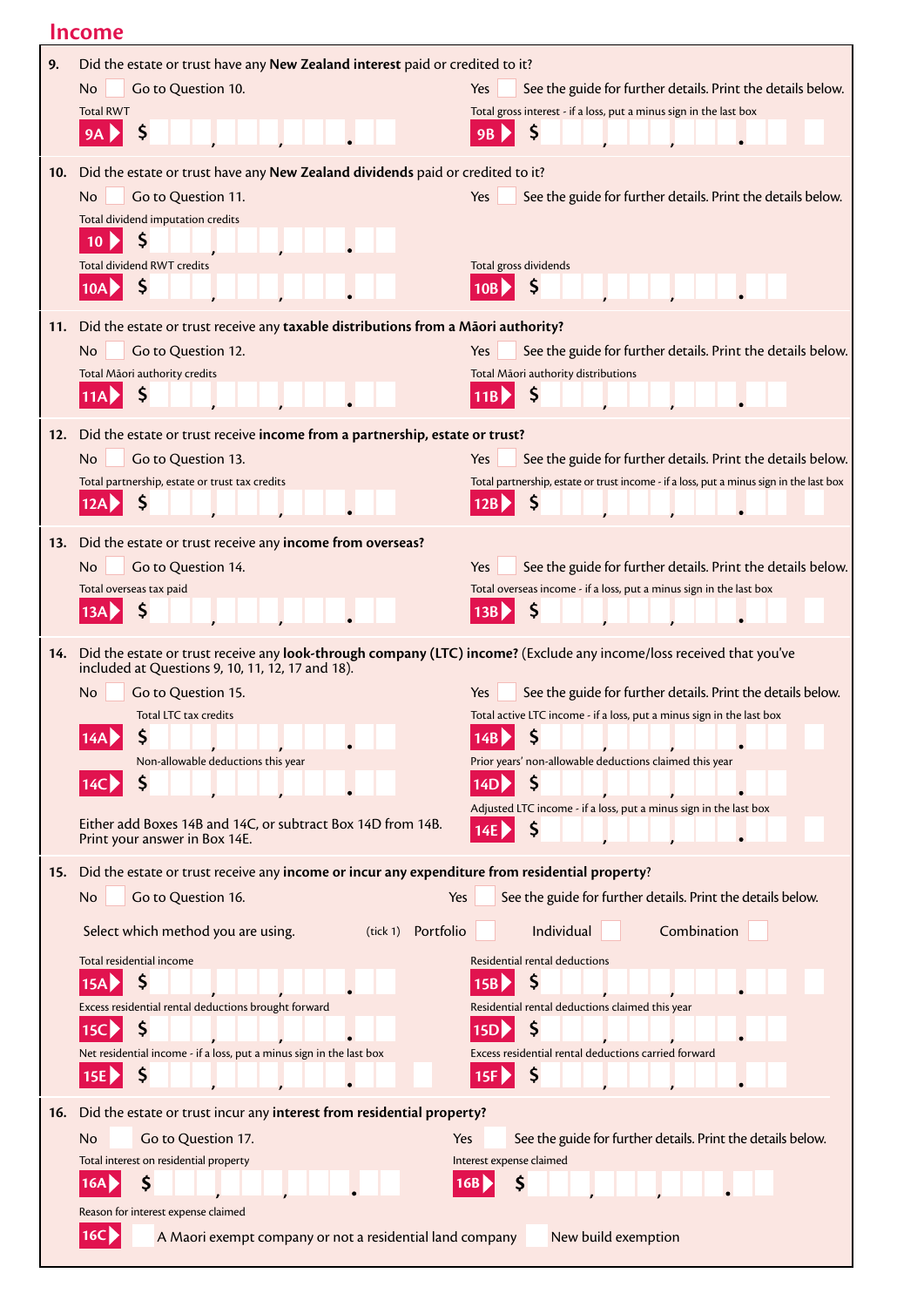|     | Certain schedule 15 exclusions' or property not in NZ                                                                 | Development or land business exemption                                                                                                                                  |
|-----|-----------------------------------------------------------------------------------------------------------------------|-------------------------------------------------------------------------------------------------------------------------------------------------------------------------|
|     | Loans drawn down prior to 27 March 2021 or<br>interest incurred before 1 October 2021                                 | Emergency, transitional, social or council housing                                                                                                                      |
| 17. | Questions 9 to 15).                                                                                                   | Did the estate or trust receive income from business or other rental activities? (Do not include any income already shown at                                            |
|     | Go to Question 18.<br><b>No</b>                                                                                       | Yes<br>See the guide for further details. Print the details below.<br>Net profit or loss from business or other rental - if a loss, put a minus sign in<br>the last box |
|     |                                                                                                                       | \$<br>17B                                                                                                                                                               |
| 18. | (Do not include any bright-line loss.)                                                                                | Did the estate or trust receive any income from taxable property sales/disposals not already included elsewhere in the return?                                          |
|     | No.<br>Go to Question 19.                                                                                             | See the guide for further details. Print the details below.<br>Yes<br>Residential land withholding tax (RLWT) credit<br>\$<br>18A                                       |
|     |                                                                                                                       | Profit/loss from sale of property - if a loss, put a minus sign in the last box<br>\$<br><b>18B</b>                                                                     |
| 19. | Did the estate or trust receive any other income?                                                                     |                                                                                                                                                                         |
|     | <b>No</b><br>Go to Question 20.                                                                                       | Yes<br>See the guide for further details. Print the details below.                                                                                                      |
|     | Name of payer<br>Type of income                                                                                       |                                                                                                                                                                         |
|     | Total tax credits from other income                                                                                   | Total other income - if a loss, put a minus sign in the last box                                                                                                        |
|     | Ş                                                                                                                     | \$<br>19B                                                                                                                                                               |
| 20. | Total income and total tax credits.                                                                                   |                                                                                                                                                                         |
|     | Add Boxes 9A, 10A, 11A, 12A, 13A, 14A, and 19A.<br>Print the total in Box 20A.                                        | Add Boxes 9B, 10B, 11B, 12B, 13B, 14E, 15E, 17B, 18B and 19B.<br>Print the total in Box 20B.                                                                            |
|     | Total tax credits<br>Ş<br>20A                                                                                         | Total income - if a loss, put a minus sign in the last box<br>\$<br>20B                                                                                                 |
|     | 21. Income allocation. See the guide for further details before allocating income.                                    |                                                                                                                                                                         |
|     | <b>Beneficiary income</b><br>\$<br>21A                                                                                | Trustee income<br>21B                                                                                                                                                   |
| 22. | Can the estate or trust claim expenses? See the guide for further details.                                            |                                                                                                                                                                         |
|     | Go to Question 23.<br>No                                                                                              | Print the amount in Box 22.<br>Yes<br>Total expenses claimed                                                                                                            |
|     |                                                                                                                       | Ş<br>22                                                                                                                                                                 |
| 23. | Does the estate or trust have losses brought forward? See the guide for further details.                              |                                                                                                                                                                         |
|     | Go to Question 23.<br>No.<br>Amount brought forward                                                                   | Print the details in Box 23A and Box 23B.<br>Yes<br>Amount claimed this year                                                                                            |
|     | \$<br>23A                                                                                                             | \$<br>23B                                                                                                                                                               |
|     | Foreign and non-complying trusts - distributions to beneficiaries                                                     |                                                                                                                                                                         |
|     | Complete this section only if this return is for a foreign or non-complying trust. See the guide for further details. |                                                                                                                                                                         |
|     | 24. Did the estate or trust make a distribution to any beneficiary during the year?                                   |                                                                                                                                                                         |
|     | Go to Question 25.<br><b>No</b>                                                                                       | Print the total distributions in Box 24. Attach details.<br>Yes<br><b>Total distributions</b><br>\$<br>24                                                               |
|     | Did the estate or trust make a taxable distribution to any beneficiary during the year?                               |                                                                                                                                                                         |
| 25. | Go to Question 26.<br>No                                                                                              | Print the total taxable distributions in Box 25.<br><b>Yes</b>                                                                                                          |
|     |                                                                                                                       | Total taxable distributions                                                                                                                                             |
|     |                                                                                                                       |                                                                                                                                                                         |

Staple here  $\searrow$ 

**continued overleaf**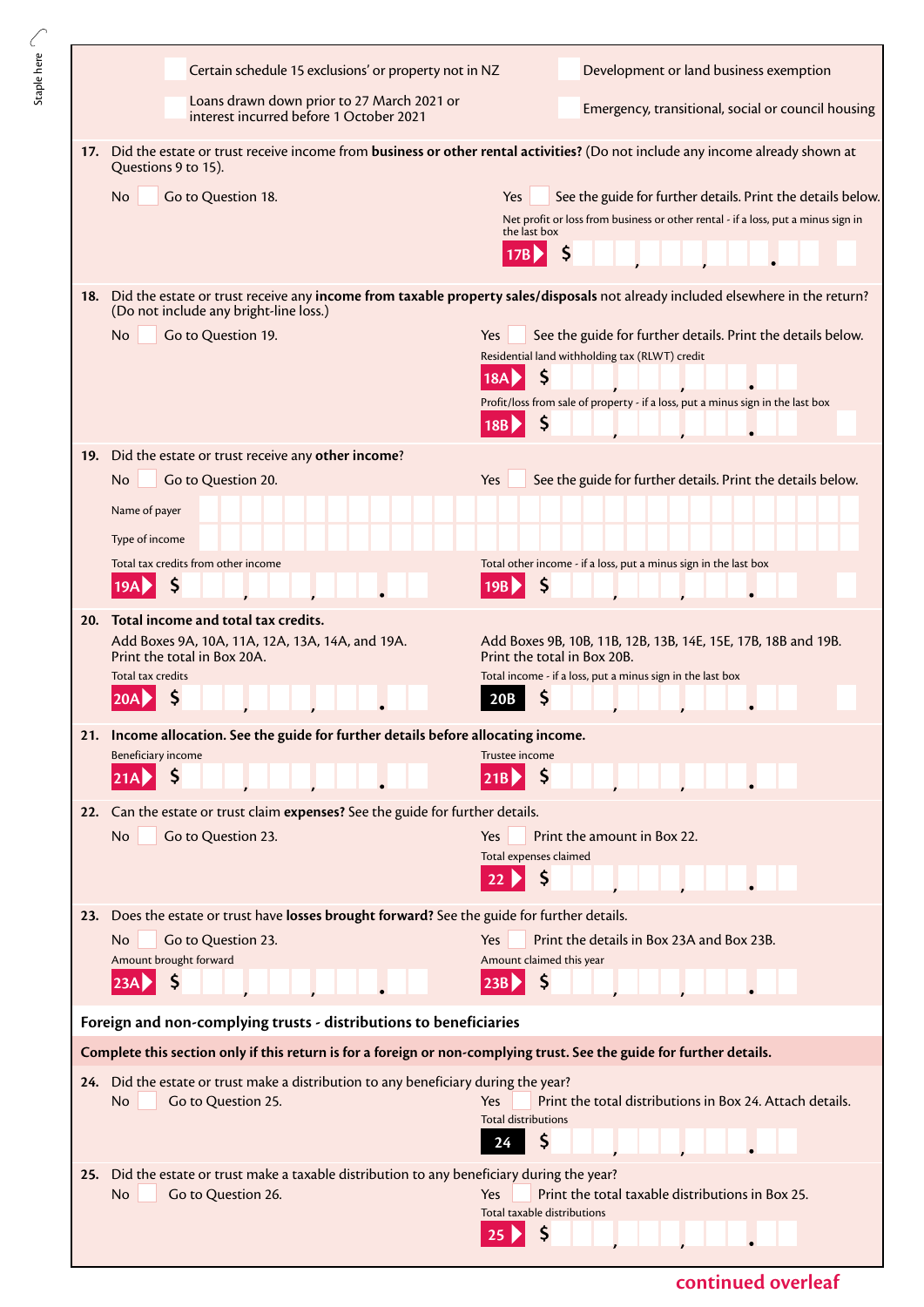| Additional disclosure of foreign investments and BEPS information |                                                                                                                                                                                                                                                                           |            |                       |              |              |  |
|-------------------------------------------------------------------|---------------------------------------------------------------------------------------------------------------------------------------------------------------------------------------------------------------------------------------------------------------------------|------------|-----------------------|--------------|--------------|--|
|                                                                   | 26. If the estate or trust calculates CFC or FIF income under Question 13 or is required to make a BEPS disclosure, see the guide for<br>further details. Tick "Yes" if additional disclosure is required.                                                                |            |                       |              |              |  |
|                                                                   | $26 \blacktriangleright$<br>No<br>Go to Question 27.<br>Yes                                                                                                                                                                                                               |            | Go to Question 27.    |              |              |  |
|                                                                   | Beneficiary details - attach completed IR6B 2022 form(s) to the top of this page                                                                                                                                                                                          |            |                       |              |              |  |
|                                                                   | 27. See the guide for further details about completing the details on the IR6B 2022 form(s) for each beneficiary.<br>Add the total tax payable for all beneficiaries from Boxes 27T of your IR6B form(s) and print the total in Box 27AD.<br>S<br>(Tick 1)<br><b>27AD</b> |            | Credit                | <b>Debit</b> |              |  |
|                                                                   | Trustee income and calculation of tax                                                                                                                                                                                                                                     |            |                       |              |              |  |
|                                                                   | 28. Calculate tax on trustee income here (including allocations to minor beneficiaries - see the guide for further details).                                                                                                                                              |            |                       |              |              |  |
|                                                                   | Subtract the amounts in Boxes 22 and 23B from the trustee<br>income in Box 21B. Print the answer in Box 28A. If the result<br>is a negative amount, print "0.00".                                                                                                         |            | Ş                     |              | .00          |  |
|                                                                   | Multiply the amount in Box 28A by 0.33 (33%). Print the answer<br>in Box 28B. This is the total tax payable.                                                                                                                                                              | <b>28B</b> | \$                    |              |              |  |
|                                                                   | Print the trustee's share of overseas tax paid in Box 28C.<br>See the guide for further details.                                                                                                                                                                          |            | Ş                     |              |              |  |
|                                                                   | Subtract Box 28C from Box 28B. Print the answer in Box 28D.<br>If 28C is larger than 28B print "0.00".                                                                                                                                                                    | <b>28D</b> | Ş                     |              |              |  |
|                                                                   | Print the trustee's share of dividend imputation credits in<br>Box 28E. See the guide for further details.                                                                                                                                                                |            | Ş                     |              |              |  |
|                                                                   | Subtract Box 28E from Box 28D. Print the answer in Box 28F.<br>If 28E is larger than 28D print "0.00".                                                                                                                                                                    | 28F        | \$                    |              |              |  |
|                                                                   | Print the trustee's share of RWT and other tax credits in<br>Box 28G. See the guide for further details.                                                                                                                                                                  |            | \$                    |              |              |  |
|                                                                   | Print the difference between Box 28G and Box 28F in Box 28H.<br>If Box 28G is larger than Box 28F, the difference is a credit.<br>If Box 28F is larger than Box 28G, the difference is a debit.                                                                           | (Tick 1)   | \$<br>Credit          | Debit        |              |  |
| Summary of tax payable                                            |                                                                                                                                                                                                                                                                           |            |                       |              |              |  |
|                                                                   | 29. Calculate the tax payable here<br>Copy the total tax payable on beneficiaries' income from Box 27AD to<br>Box 29A.                                                                                                                                                    |            | \$<br>29A             |              |              |  |
|                                                                   | Copy the total tax payable on trustees' income from Box 28H to Box 29B.                                                                                                                                                                                                   |            | \$<br>29B             |              | <b>Debit</b> |  |
|                                                                   | If Box 29B is a debit, add Box 29A and Box 29B.                                                                                                                                                                                                                           |            | (Tick 1)              | Credit       |              |  |
|                                                                   | If Box 29B is a credit, subtract Box 29B from Box 29A.<br>Print your answer in Box 29C.                                                                                                                                                                                   |            | \$<br>29C<br>(Tick 1) | Credit       | <b>Debit</b> |  |
|                                                                   | This is the residual income tax.                                                                                                                                                                                                                                          |            |                       |              |              |  |
|                                                                   | Print any 2022 provisional tax paid in Box 29D, including any voluntary<br>payments.                                                                                                                                                                                      |            | Ş<br>29D              |              |              |  |
|                                                                   | If Box 29C is a credit, add Box 29C and Box 29D. This is a refund.<br>If Box 29C is a debit, subtract Box 29D from Box 29C. This is the tax to pay.                                                                                                                       |            | \$<br>29E             |              |              |  |
|                                                                   | If Box 29D is larger than Box 29C, the difference is a refund.<br>Print your answer in Box 29E.                                                                                                                                                                           |            | (Tick 1)              | Refund       | Tax to pay   |  |
|                                                                   | Tax to pay is due by 7 February 2023. See the guide for further details.                                                                                                                                                                                                  |            |                       |              |              |  |
| <b>30.</b>                                                        | If the estate or trust is getting a refund, how do you want it paid?<br>Copy the refund from Box 29E to Box 30. See the guide for further details.                                                                                                                        |            | \$<br>30              |              |              |  |
|                                                                   | Please transfer the refund to:                                                                                                                                                                                                                                            |            |                       |              |              |  |
|                                                                   | 2023 provisional tax. Print the amount in Box 30A.<br>Another taxpayer's income tax account.                                                                                                                                                                              |            | \$                    |              |              |  |
|                                                                   | Are you associated? See the guide for further details.                                                                                                                                                                                                                    |            | 30B                   | Yes          | No           |  |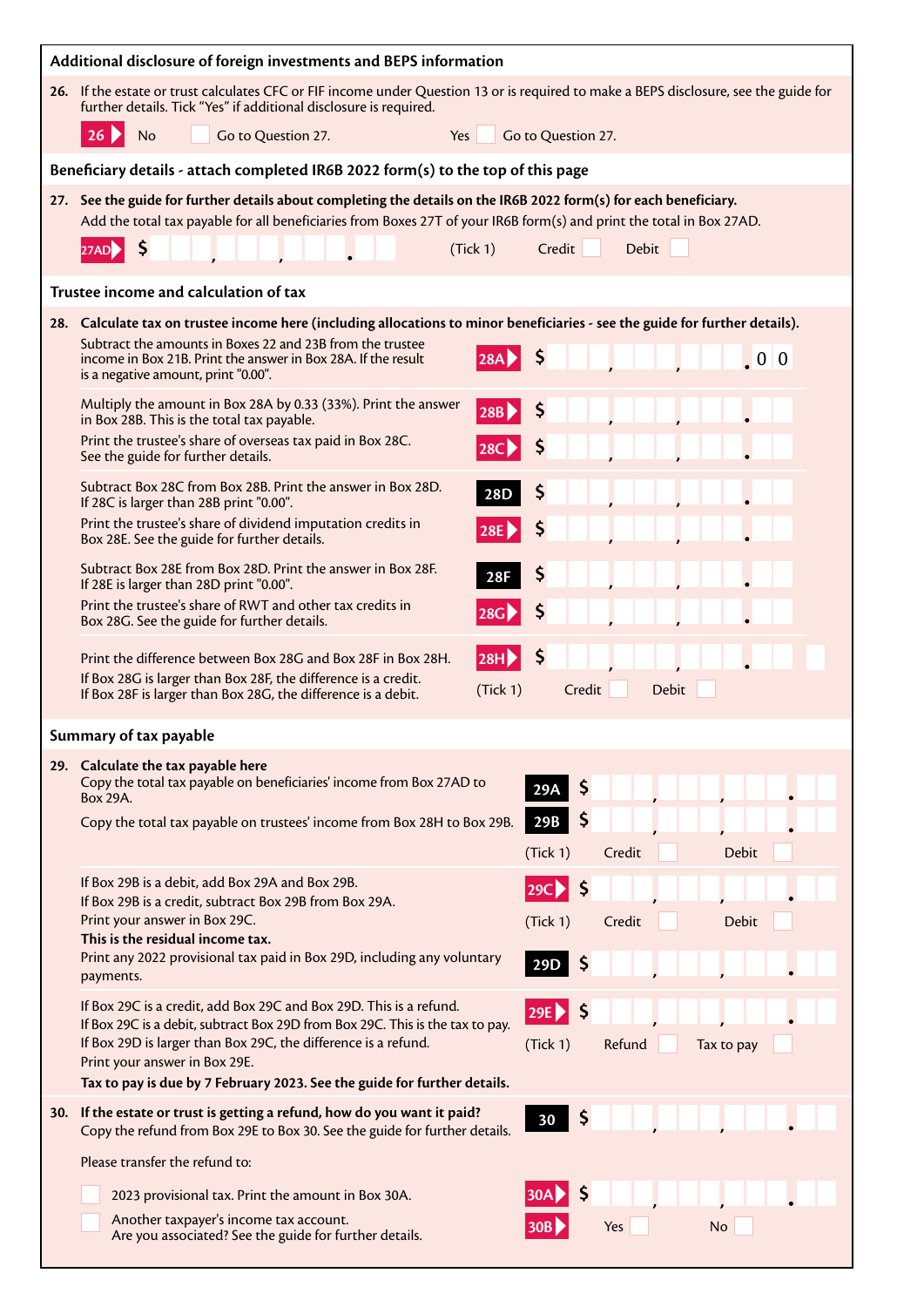|     | Name of taxpayer receiving refund                                                                                                                                                                                                                                         |                                                                                                        |
|-----|---------------------------------------------------------------------------------------------------------------------------------------------------------------------------------------------------------------------------------------------------------------------------|--------------------------------------------------------------------------------------------------------|
|     | Their IRD number                                                                                                                                                                                                                                                          | <b>30C</b>                                                                                             |
|     | Year ended 31 March<br>Amount                                                                                                                                                                                                                                             | <b>30D</b>                                                                                             |
|     | Subtract Boxes 30A and 30D from Box 30. Print the answer in Box 30E.<br>This is the balance to be refunded.                                                                                                                                                               | 30E                                                                                                    |
|     | The fastest and safest way to receive your refund is by direct credit to your estate or trust's bank account. Please check the correct<br>bank account number is preprinted at Question 6. If your bank account number isn't preprinted, please include it at Question 6. |                                                                                                        |
| 31. | Initial provisional tax liability. Is this the first year the estate or trust started to derive gross income from a taxable activity?                                                                                                                                     |                                                                                                        |
|     | See the guide for further details.<br>Go to Question 32.<br><b>No</b>                                                                                                                                                                                                     | -31                                                                                                    |
|     | Print the start date in Box 31.<br>Yes                                                                                                                                                                                                                                    | Month<br>Day<br>Year                                                                                   |
| 32. | See the guide for further details on working out Provisional Tax. Print the details below.                                                                                                                                                                                |                                                                                                        |
|     | Print the option used $(S, E \text{ or } R)$ in Box 32A.<br>If you are using S or E, print the provisional tax payable in Box 32B.                                                                                                                                        | 32AD<br>\$,<br>32B                                                                                     |
| 33. | If you do not need to comply with the additional reporting requirements<br>for NZ domestic trusts tick the box and go to Question 38.<br>See the guide for further details.                                                                                               |                                                                                                        |
|     | 34. Statement of Profit or Loss                                                                                                                                                                                                                                           |                                                                                                        |
|     | Print the trust's net profit/loss before tax.                                                                                                                                                                                                                             |                                                                                                        |
|     | Print the trust's tax adjustments.                                                                                                                                                                                                                                        |                                                                                                        |
|     | Print the trust's untaxed realised gains/receipts.<br>ш                                                                                                                                                                                                                   |                                                                                                        |
|     | <b>Statement of financial position</b>                                                                                                                                                                                                                                    |                                                                                                        |
|     | See the guide for further details.<br>35. Assets<br>Valuation method for Land<br>35C<br><b>Historical cost</b><br>Tax book value<br>Market value<br>Valuation method for Buildings<br>35E<br><b>Historical cost</b><br>Tax book value                                     | Associated persons financial arrangements<br>\$<br>Land<br>\$<br>35B<br><b>Buildings</b><br><b>35D</b> |
|     | Market value                                                                                                                                                                                                                                                              | Shares/ownership interests<br>\$<br><b>35F</b>                                                         |
|     | Valuation method for Shares/ownership interests<br>35G)<br><b>Historical cost</b><br>Tax book value<br>Market value                                                                                                                                                       |                                                                                                        |
|     |                                                                                                                                                                                                                                                                           | <b>Total assets</b><br><b>35HD</b>                                                                     |